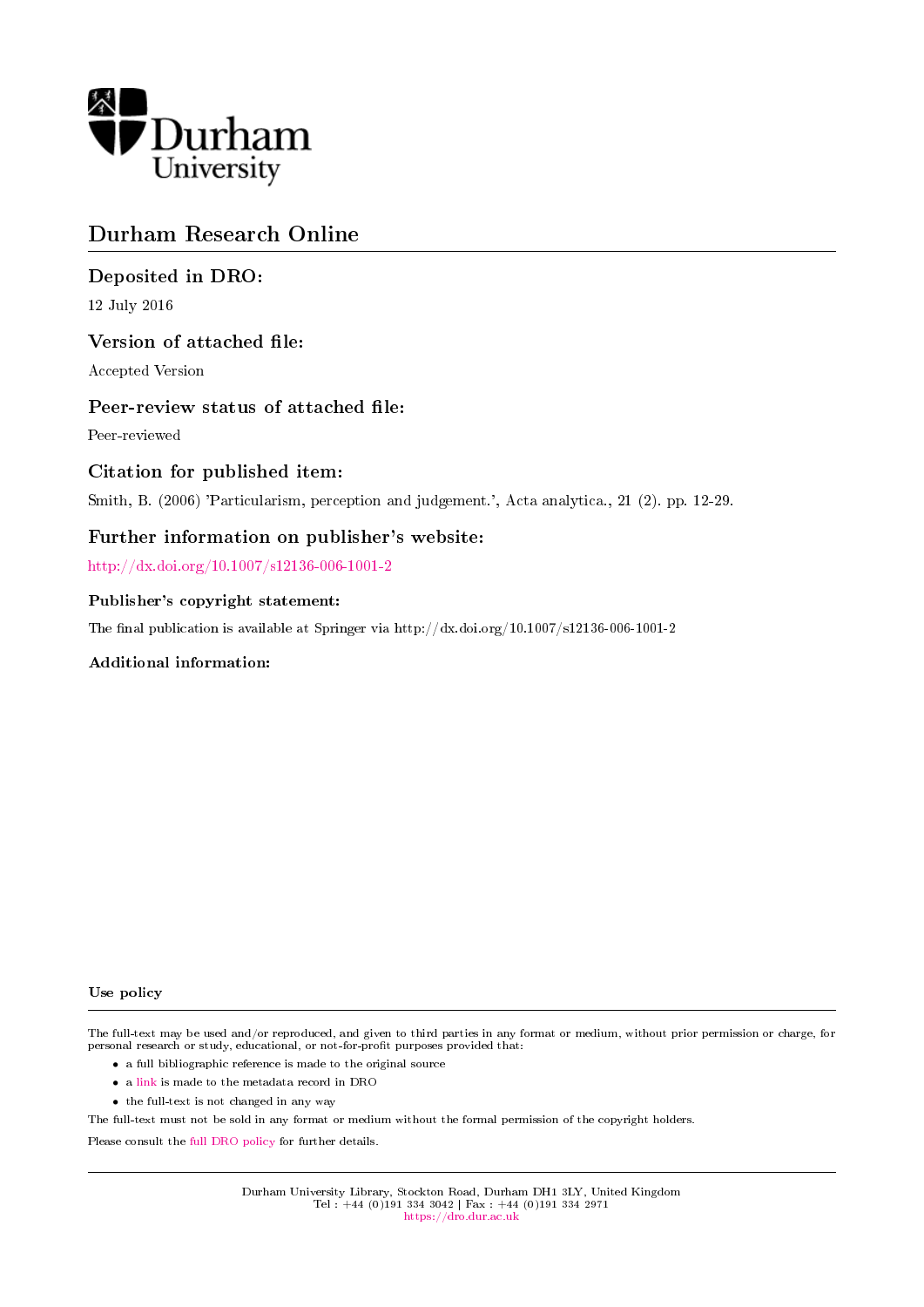*Benedict Smith*

University of Durham

According to the most detailed articulation and defence of moral particularism, it is a metaphysical doctrine about the nature of reasons. This paper addresses aspects of particularist epistemology. In rejecting the existence and efficacy of principles in moral thinking and reasoning particularists typically appeal to a theory of moral knowledge which operates with a 'perceptual' metaphor. This is problematic. Holism about valence can give rise to a moral epistemology that is a metaethical variety of atomistic empiricism. To avoid what could be called the Myth of the Moral Given, particularism has made use of a judgement-centred account of moral epistemology. This paper critically examines that account with reference to a proposed analogy between our moral knowledge and our knowledge of similarities.

*Keywords:* particularism, epistemology, perception, presentism, judgement, similarities.

#### **I**

Broadly speaking, one official way to set out a defence of moral particularism is to explain that the nature of reasons is holistic, and that holism in the theory of reasons implies that moral thinking and reasoning is unprincipled. Accordingly, moral particularism is a metaphysical doctrine about the nature of reasons. The substantive aspect of this holistic metaphysics is that the 'valence' of reasons is dependent on context. This metaphysics denies that reasons retain normative force external to contextual instantiation and, as such, it is opposed to a central claim of principled approaches toward moral thinking which holds that the valence of reasons is atomistic. In addition to the so-called metaphysical direction from which particularism finds expression there are central epistemological dimensions to defending and seeking to undermine particularism.

There is a notable asymmetry between the dialectical roles to which epistemology and metaphysics are assigned in contemporary debates about particularism. It seems as though epistemological considerations are more explicitly discussed by those who are opposed to particularism, or by those who are defending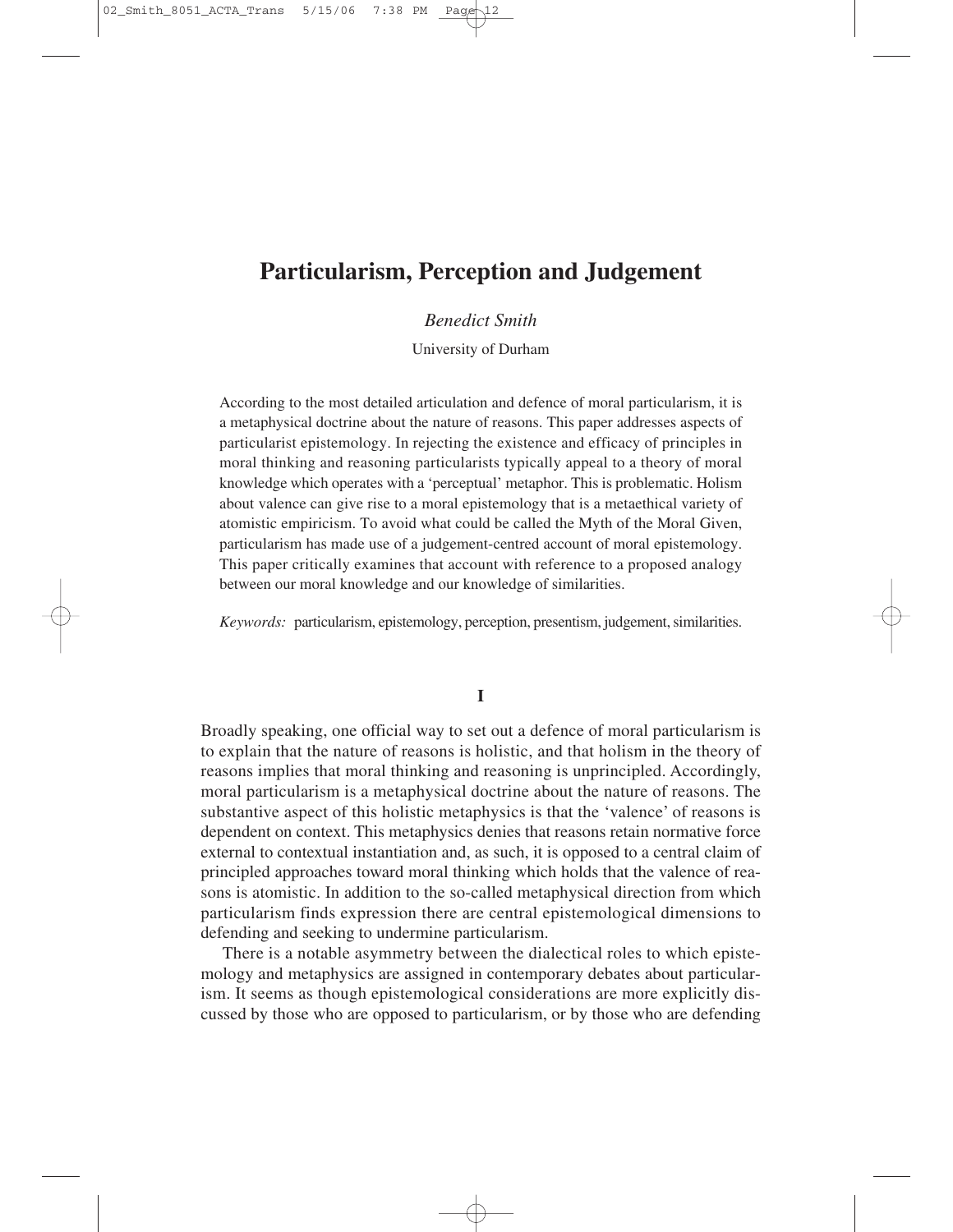particularism in some qualified form. Jonathan Dancy is representative of particularism defended from a metaphysical perspective and explains that the content of epistemological commitments does not on its own serve to distinguish a particularist from an opposing view. Although particularist commitments limit the scope of options available, particularists and their opponents could share an epistemology (Dancy 1983: 543). Fundamental to particularism, then, is the metaphysics and not the epistemology. It is therefore significant that critics have sought to undermine particularism by drawing on epistemological considerations. Critics may have two motivations here. On the one hand, they may complain that particularism fails to provide a compelling account of what knowing that here is a reason to  $\varphi$  consists in, or more generally what being a reliably competent moral thinker or actor is. Alternatively they may reject the substantive claims of particularist epistemology and focus, for instance, on the particularist's attempt to give an account of moral knowledge according to a perceptual model.

A moral epistemology which utilises the notion of 'perception' may be generally unpersuasive if understood as a mere description of a contingent phenomenological aspect of what participation in moral thought and discourse sometimes feels like to people. Alternatively, moral perception could be rejected on the grounds that it makes use of epistemic processes and metaphysical assumptions to which it is not entitled. If a condition of perceptual knowledge is a causal relation running from a mind-independent object to belief, then much of our moral knowledge straightforwardly fails to meet this condition.

Nevertheless, part of the motivation for appealing to a perceptual model of moral knowledge is to provide contrast with analyses of S's moral knowledge that  $p$ , or knowledge that here is a reason to  $\varphi$ , that require S to be in command of general principles and of inferential structures allegedly presupposed by knowledge on a particular occasion. The perceptual model typically runs counter to generalist accounts of moral knowledge by claiming that the relevant form of 'discernment' escapes principles-based explanation or justification. Agents who 'see' that things are morally thus and so, or that here is a reason to  $\varphi$ , do not (or at least need not) use a process of reasoning that employs principled knowledge.

In this paper I want to examine the idea that particularism is committed to a picture of moral knowledge which is a variety of atomistic empiricism. The particularist's lessons about the holistic nature of reasons can be interpreted to imply that a correlative moral epistemology can amount to no more than a characterisation of discrete and rationally self-standing moments of seeing what to do, of how to respond, or of what beliefs to form occasion by occasion. Particularists have nevertheless attempted to combine a holistic metaphysics of reasons with an account of how agents can develop a form of 'general' competence from particular circumstances. In *Moral Reasons*, for example, Dancy acknowledges that agents can become equipped to proceed in a relevant domain on the basis of knowledge from particular cases. An emergent principle can serve as a "reminder" of the sort of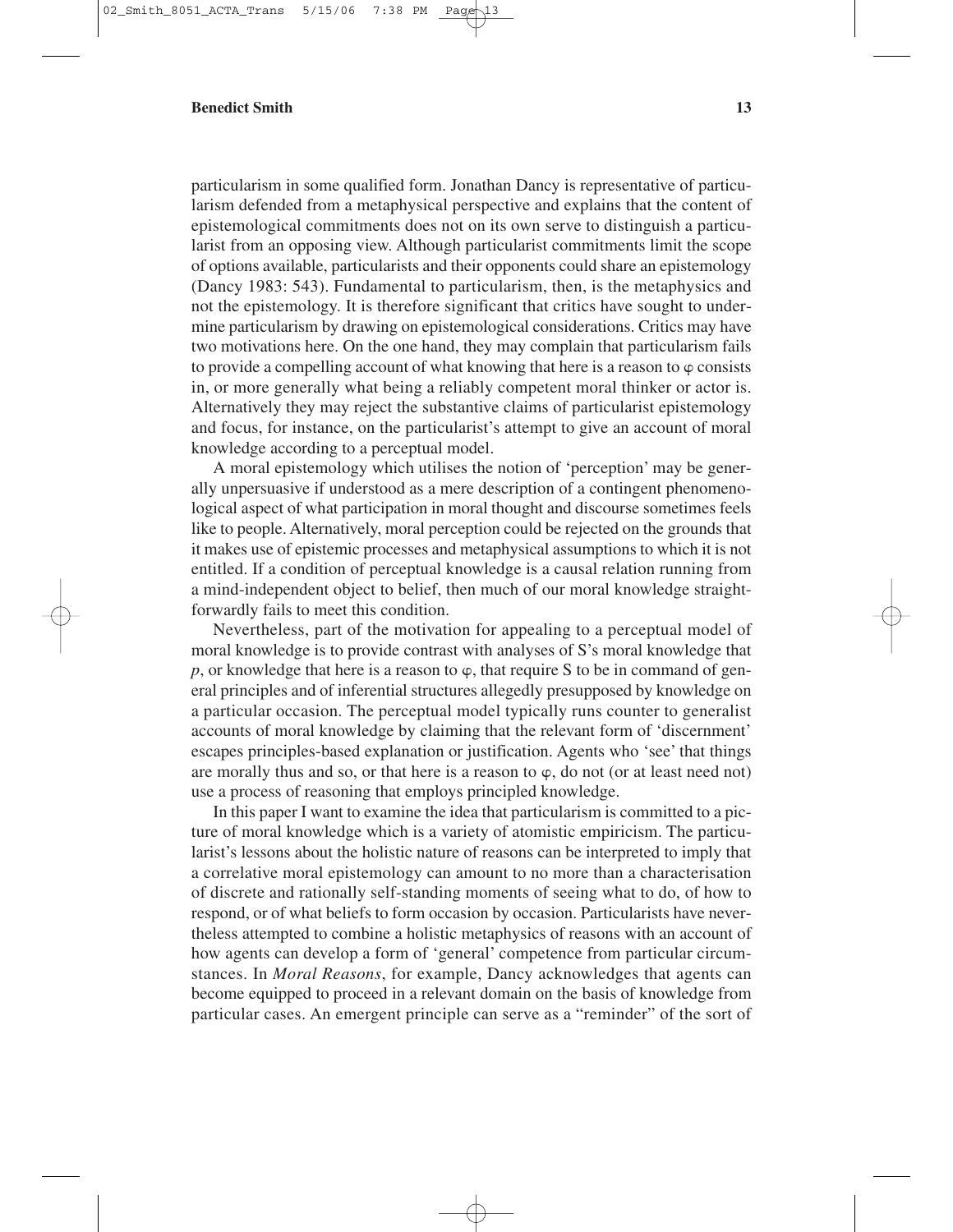importance that a property can have (Dancy 1993: 67). Notwithstanding this role for principled thought, the particularist account of justification is grounded in the rational primacy and normative authority of the present case (Dancy 1993: 65). One might conclude that particularist epistemology must be a very peculiar form of reason perception and that a particularist must be committed to the thought that each moral case is entirely detached, metaphysically and epistemologically, from every other case. I suggest that a particularist account of moral knowledge need not have these sort of consequences.

In the second section I address the place of a perceptual model of moral epistemology as it is expressed from a particularist standpoint. In the third section I explain how a criticism of particularist epistemology modelled on perception can be re-cast as a metaethical analogue to that which Sellars described as the Myth of the Given. In the fourth section I examine Dancy's recent attempt to classify judgement as central to particularist epistemology and the analogy he draws between our moral knowledge and our knowledge of similarities.

### **II**

Amongst the variety of commitments held by a particularist, metaphysical moral particularism is an application to the ethical realm of the claim that the normativity of reasons is holistic.<sup>1</sup> Holism about reasons is a substantial claim about the nature of reasons and, if shown to be true, moral particularism can be established as a local instantiation of the global truth that all reasons are holistic. Since it is theoretically awkward to provide domain-specific and potentially conflicting accounts of the nature of reasons, the nature of reasons as such is unitary. In terms of the logic of reasons, reasons to believe that  $p$  and reasons to  $\varphi$  are structurally of a piece (Dancy 2000: 136). Both sorts of reasons are holistic according to the particularist. Overall, establishing moral particularism turns on getting things straight in the metaphysics of reasons.

Dancy explains that what marks-off particularists from non-particularists is the nature of metaphysical commitment and not the details of epistemology. Nevertheless, whilst an important element in the debate is about the metaphysical nature of reasons this does not imply that analyses of such issues can progress quite independently of epistemological considerations. I do not think that an ultimately persuasive account of the nature of reasons can be perfected whilst remaining strictly at the ontological level. To be sure, the metaphysics of reasons is crucial. But that fact does not exclude the importance of epistemological considerations; rather, it is intimately connected with such considerations. Questions about the nature of moral reasons, about what must be the case in order for moral thought and reasoning to be rational and about what features of the world our moral thinking answers to, demand a response part of which must be epistemological in character even though metaphysical considerations remain central. If I take certain metaphysical proclivities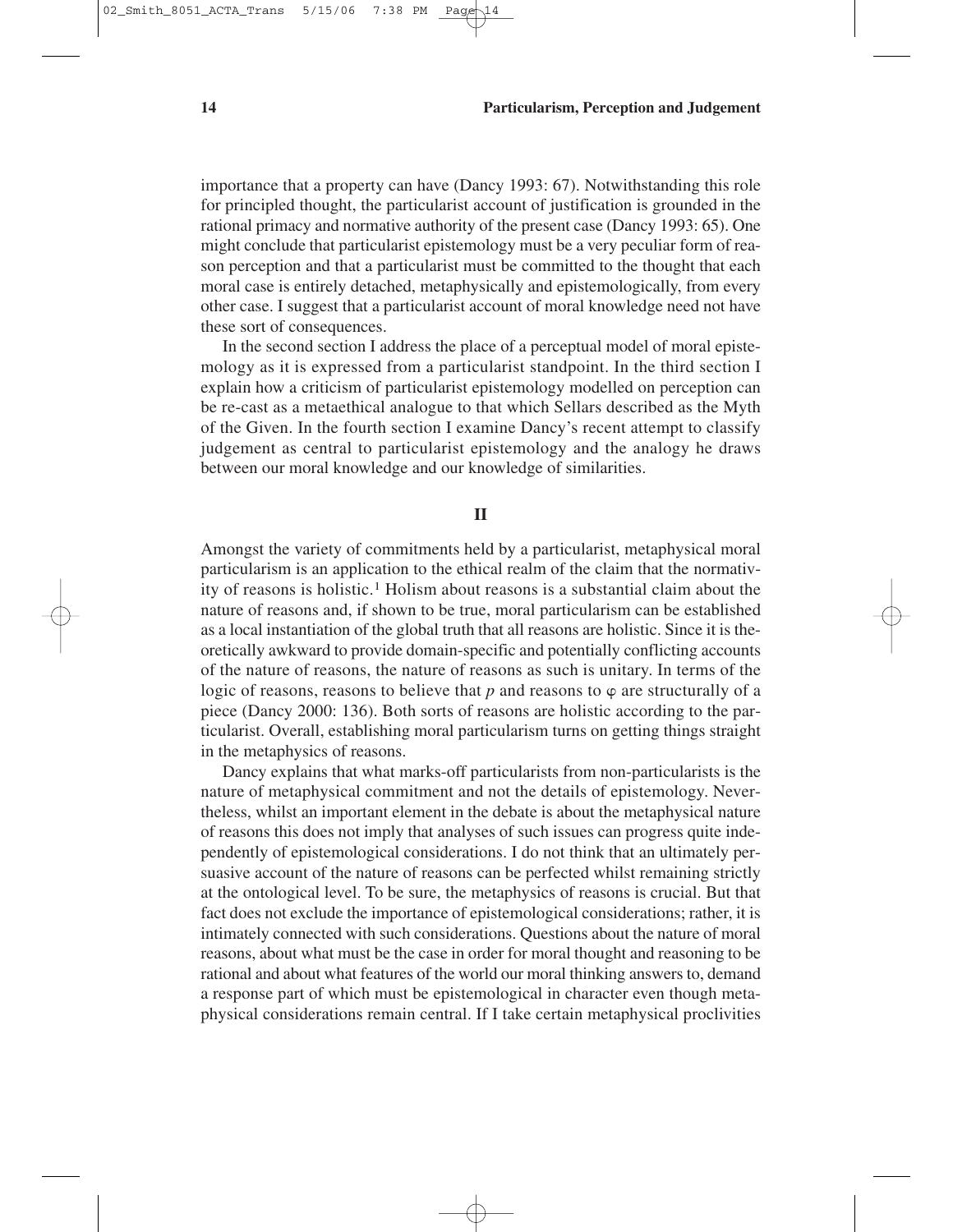under issue to be questionable it is only because of their tendency to divert our attention away from broadly epistemological issues, not because such metaphysical considerations are misdirected as a matter of fact.

One prominent strand in particularist writing involves the appeal to moral perception in an account of moral knowledge. Denying a necessary role for principles in moral reasoning can naturally lead to an emphasis upon the perception or the discernment of particulars. The metaphor of moral vision has been variously used to try and capture the sense in which moral knowledge and agency rests upon episodes of successful seeings: seeings that here are a reason to  $\varphi$ . As a counterpart to a metaphysical doctrine of valence flexibility the appeal to moral perception serves a way of getting hold of moral knowledge. If the nature of reasons is such that instantiations of valence are metaphysically dependent on context, then this seems to imply that knowledge of actual valence must be the product of some sensitivity; successful operations of which, if all goes well, will co-vary with differential instantiations of valence. At one place, Dancy considers his version of particularism to be "a form of empiricism" (Dancy 1993: 68) which could encourage the thought that knowledge of moral reasons is a matter of having the right sort of experience of contingent facts.

Considered in the spirit (if not the letter) of Hume, moral knowledge subsequently looks to be the product of a form of reasoning according to which inferences from knowledge of previous matters of fact cannot rationally support our knowledge of any other particular matter of fact considered as such. Knowledge of the way that previous considerations have functioned as reasons cannot itself warrant the belief that such considerations may continue to function as reasons in the same way, or that they will function again as reasons at all. The modal character of a metaphysics of valence flexibility entails that whilst a consideration functioned here as a reason to  $\varphi$ , it might not have done. In Hume's words: "whatever *is* may *not be*" (Hume 1993: 113). Thus knowledge that here is a reason to  $\varphi$  can be achieved only by putting oneself in contact with it. Modelling moral knowledge on some form of perceptual capacity is, then, perhaps especially suited to particularism.

From a particularist perspective, possessing knowledge of what to do or what to believe demands a "sensitive and detailed examination of each individual case" (McNaughton 1988: 190). The rejection of principles naturally invites an account of the route to moral knowledge that stresses attention to the details of an unpredictable moral landscape. Typically, the activity of attending to detail engages cognitive capacities in ways that the so-called passive reception of sense-data does not. Moral perception, then, is more like conception than reception. S sees that the little girl is shy by engaging contingently accumulated concepts that play an essential role in enabling S to see the girl as shy. Deliverances of moral perception must have content adequate to sanctioning rational relations between that content and belief or action. Moral perception must be reason-giving. If moral perception is going to provide the basis upon which belief and action and perhaps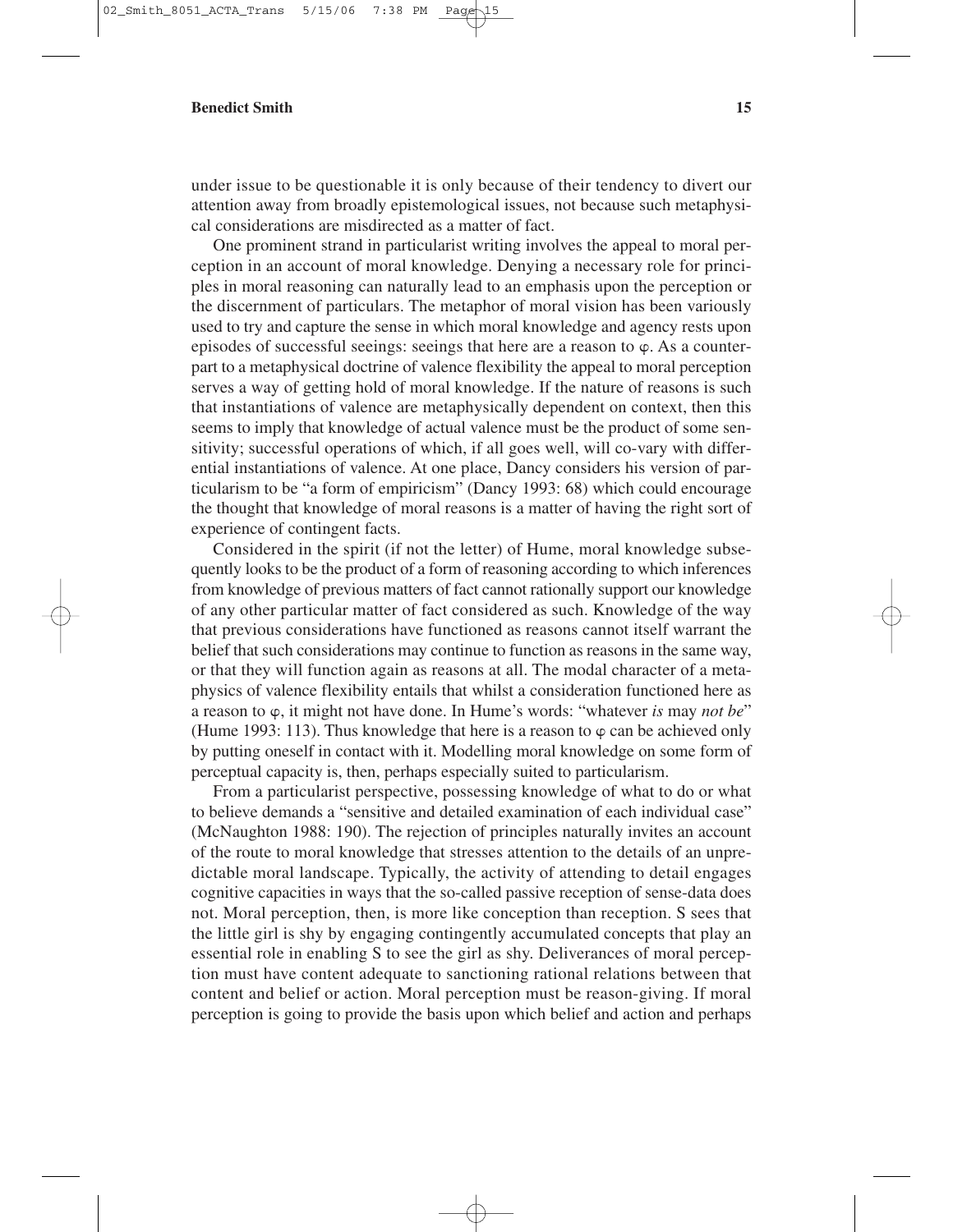knowledge rest upon in some appropriately normative sense, then its going to have to be a relevantly rational mode of awareness.

For particularists such as John McDowell, the perceptual metaphor is appropriate as a way of thinking about moral knowledge in the absence of principles. McDowell complains that dominant ways of thinking about rationality have distorted the conditions of adequacy that must be satisfied by any account of meaningful participation in a specific human activity and discourse. McDowell alludes to a "deep-rooted prejudice about rationality" (McDowell 1998: 58). The prejudice in this context refers to a bias in favour of a deductive paradigm for reasoning in the moral domain and a correlative epistemology that demands moral knowledge, like all genuine knowledge, be codifiable and explicable with essential reference to universal principles. McDowell articulates the prejudiced view of moral rationality in the following way:

Rationality requires consistency; a specific conception of rationality in a particular area imposes a specific form on the abstract requirement of consistency—a specific view of what counts as going on doing the same thing here. The prejudice is the idea that acting in light of a specific conception of rationality must be explicable in terms of being guided by a formulable universal principle (McDowell 1998: 58).

McDowell's critique seeks to expose a principles-based approach to moral thought and reasoning as misguided by locating the motivation for it in an overall framework for thinking about rationality as such. Such a framework purports to detail what is to count as an example of successful participation in a domain. McDowell's alternative to the epistemological implications of this prejudice is to claim that agents can possess moral knowledge in a way that does not require guidance from a principle. For example:

A kind person can be relied on to behave kindly when that is what the situation requires . . . (that the situation requires this) . . . must be something of which, on each of the relevant occasions, he is aware. A kind person has a reliable sensitivity to a certain sort of requirement that situations impose on behaviour. The deliverances of a reliable sensitivity are cases of knowledge; and there are idioms according to which the sensitivity itself can appropriately be described as knowledge: a kind person knows what its like to be confronted with a requirement of kindness. The sensitivity is, we might say, a sort of perceptual capacity (McDowell 1998: 51).

Getting things right involves exercising an inculcated capacity to be reliably sensitive. McDowell's appeal to the role of appropriate sensitivities and of the abilities of agents to discern the moral world accurately, represents a way to bypass the appeal to principles. Overall, McDowell's expression of moral particularism involves an emphasis on the role of perception as a corrective to the misguided picture of reasoning implied by a prejudiced picture of rationality. This corrective reemphasises the role of subjectivity in moral knowledge, but employs the idiom of moral vision not just because it seems phenomenologically most faithful. For McDowell, exercising a capacity to be perceptually sensitive to normative states of affairs in a manner which is not underpinned by codifiable principles, is a morally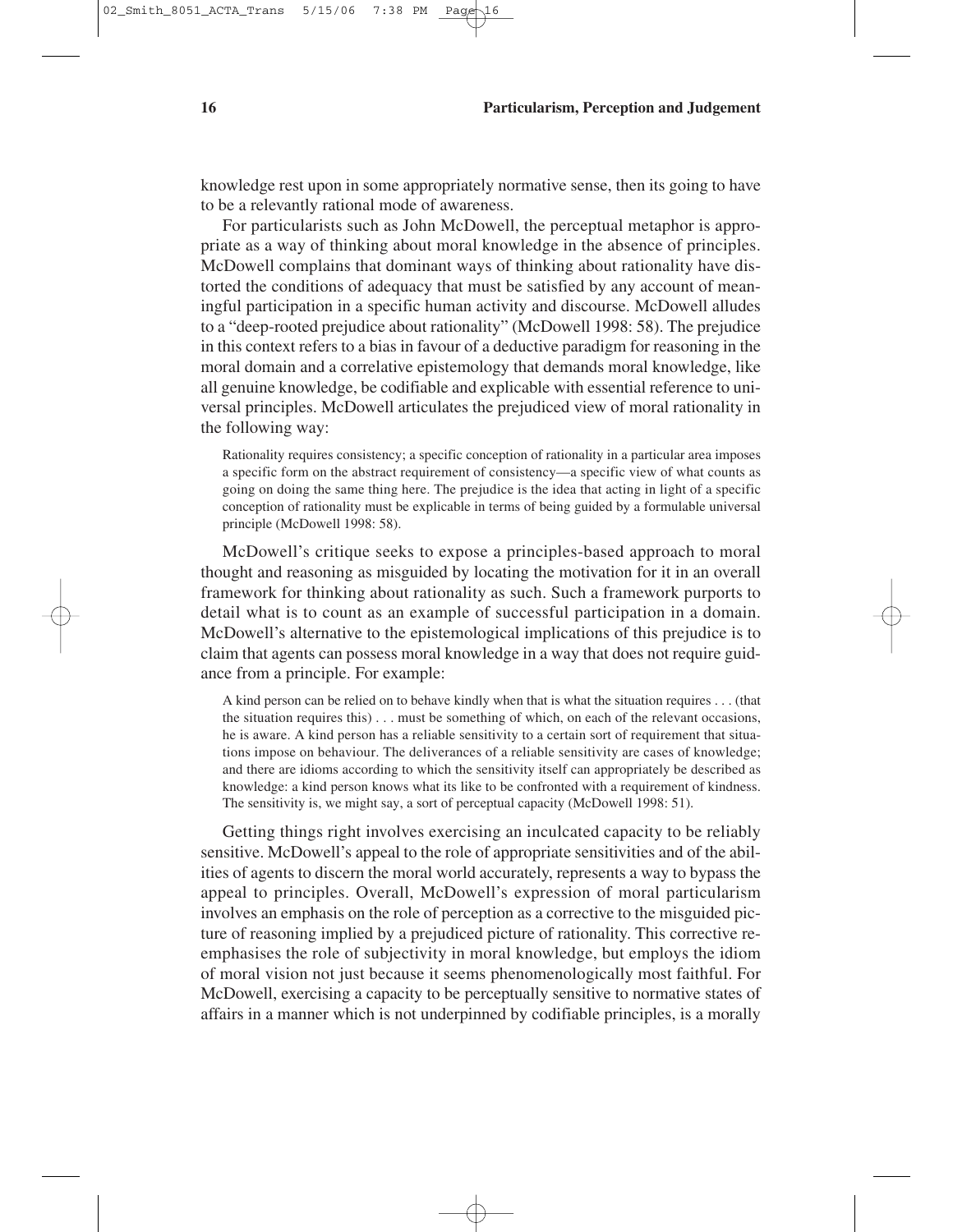to the world consist of.

In a related way, Dancy seeks to undermine certain 'coercive' (Dancy 1993: 65) assumptions about what it is to be successful in reaching judgements about a given case by utilising the notion of 'looking'. Rejecting the thought that general principles rationally constrain our moral thought, and provide the conditions under which moral discourse is possible, implies that knowing about moral reasons arises through scrutinising the contingencies of the moral world. Dancy explains the agents have an epistemic duty to look "really closely" at each case (Dancy 1993: 63).

According to Dancy:

Particularism claims that generalism is the cause of many bad moral decisions, made in the illjudged and unnecessary attempt to fit what we are to say here to what we have said on another occasion. We all know the sort of person who refuses to make the decision here that the facts are obviously calling for, because he cannot see how to make that decision consistent with one he made on a quite different occasion. We also know the person (often the same person) who insists on a patently unjust decision here because of having made a similar decision in a different case. It is this sort of *looking away* that the particularists see as the danger in generalism. Reasons function in new ways on new occasions, and if we don't recognise this fact and adapt our practice to it, we will make bad decisions. Generalism encourages a tendency not to look hard enough at the details of the case before one, quite apart from any over-simplistic tendency to rely on a few rules of dubious provenance (Dancy 1993: 64).

'Looking away'from an actual moral case with an eye to establishing a warranted belief or judgement with regard to the actual case can be evidence of an adherence to an atomistic theory of reasons. Looking away might be tempting when agents face difficult moral circumstances; where agents look to see how other cases have been considered in order to determine moral judgement concerning the case at hand. The complaint here is that this is a bad way of reaching moral judgement in practice and that it rests upon a misguided conception of the nature of moral reasons and of moral reasoning.

Positively, and along with others who stress the importance of moral vision, Dancy explains that 'looking closely' at a moral case is an important component in an account of knowledge from a particularist's standpoint. Negatively, agents must seek to avoid 'looking away' from the details of the case. These injunctions give rise to significant epistemological implications when considered against the backdrop of a holistic metaphysics of reasons. The account can look like a form of atomistic moral empiricism which renders deeply problematic, if not incoherent, the manner in which agents can be justified or be able to justify a claim that here is a reason to  $\varphi$ . A form of atomistic moral empiricism would involve the claims that moral knowledge is possible only through experiential contact with actual instantiations of valence, and that what constitute the grounds for such knowledge are discrete deliverances. Normatively speaking, agents are entitled to draw on nothing but the content of the deliverance. Failing to respect this condition would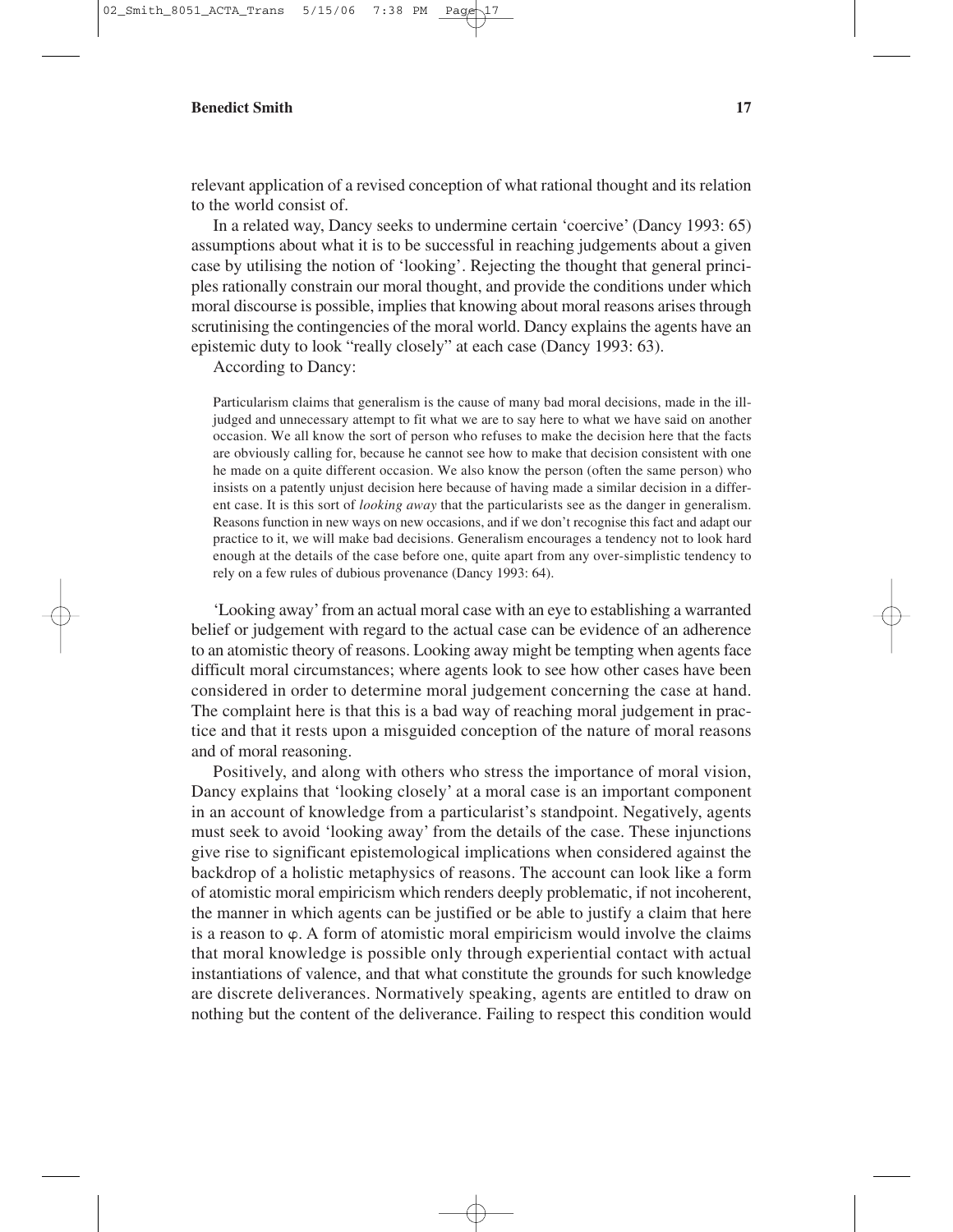imply that possessing a justified belief about an actual reason here and now to  $\varphi$ is something that could be achieved by consulting a description of how reasons have functioned elsewhere. In other words, it would be to look away. Atomistic moral empiricism, according to how it has been sketched here, claims that justification and knowledge do not require external-to-context constraints on our activities of experiencing. For instance, that the existence and suitable manipulations of principles fix the valence of moral reasons independently of contextual instantiation and serve to rationally constrain any candidate beliefs or actions in a given circumstance.

Onora O'Neill remarks that a radical particularist epistemology which denies a role to constraints on thought and action which are in any way independent of the present context, implies that moral knowledge could rest on nothing more than "mere, sheer perception" (O'Neill 1996: 86). O'Neill fears that if a principlesbased approach to moral thinking is rejected the possibility that moral disagreement can be adequately resolved is jeopardised. In such a condition agents would remain behind the veil of the particular, merely describing the way things look. What O'Neill means by 'mere, sheer perception' is presumably some episode of immediate seeing that delivers everything by way if relevant data; all rational content is deliverable by looking at this case here and now. This picture of the perceptual model, although I think ultimately a caricature, involves a recurring worry about the alleged epistemological implausibility of particularism: the idea that agents can know about moral reasons by just looking at them when they are there.

Suppose that we are inclined toward some form of perceptual account of moral knowledge supported by the belief that there are no principles which govern the rationality of moral discourse, and no reasons whose nature is atomistic in the sense that they retain normative force whether instantiated contextually or no. A scepticism with regard to principles and to an atomistic metaphysics may fail, however, to silence the thought that a perceptual account of moral knowledge is insufficient for the task of accounting for the manner in which agents are furnished with reasons, and for the task of providing the basis upon which agents can engage in deliberation and moral argument. The thought in question here is that although it is possible to concede the metaphysical claim to particularism, a moral epistemology is needed to make sense of how factors other than those 'presently' available make an inalienable contribution in the achievement of moral knowledge. The issue here is that a particularist moral empiricism seems to imply that S can be justified in having the moral belief that *p* if and only if S is in the *presence* of *p*. It is this epistemological presentism that is one central component to what Wilfrid Sellars described as the Myth of the Given.

### **III**

Sellars claims that the Myth of the Given closely resembles the naturalistic fallacy in ethics (Sellars 1997: 19). It is mistaken to analyse epistemological or normative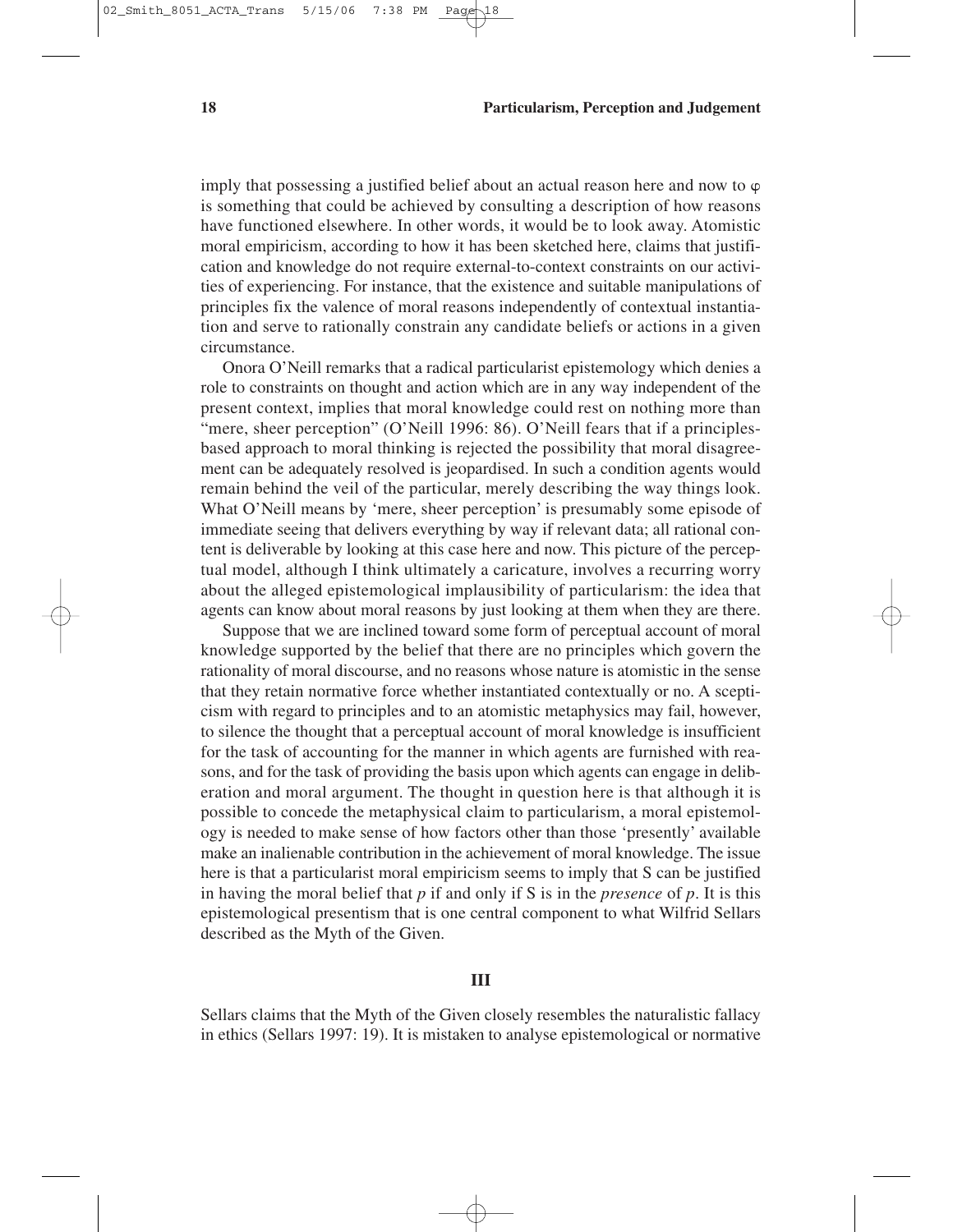facts in terms of descriptive facts just as it is mistaken to analyse moral facts in terms of natural facts. For Sellars it was the foundationalist's mistake to demand that experiences, in being the mysterious "unmoved movers of empirical knowledge" (Sellars 1997: 77), play two distinct and simultaneous yet incompatible roles: to impact the mind in a fashion that presupposes no prior knowledge or conceptual possession, and at the same time that *that* impact be adequate so as to provide for rational relations such as reasons to believe, say. In short, to provide actual or possible *justifications*. According to one interpretation, the particularist's critique of 'looking away' complains that agents have a tendency, encouraged by a wrong-headed metaphysics of reasons, to fit the present case say into some system of prior knowledge. It seems to me that criticising a model of reasoning that could encourage agents to 'look away' is both defensible and desirable, but I do not think that things are symmetrical here. Even though we should resist looking away we should not thereby infer that we must all go about *looking toward*, so to speak. In other words, resisting atomism about reasons which could otherwise encourage agents to pass over what is actually in front of them is not best achieved by imploring agents to fixate upon what is actually in front of them.

According to the Sellarsian critique, an unfortunate legacy of foundationalist empiricism is the thought that experiential content can be delivered to a subject independently of that subject exercising conceptual capacities, and that such deliverances can serve as the independent basis of all knowledge states or claims. This has occasioned a misguided conception of the relation between empirical content and knowledge, and has resulted in rendering mysterious how the deliverances of experience could stand in a justificatory relation to beliefs either individually or in co-operation as part of a wider 'world view'. In a famous passage Sellars writes that:

The essential point is that in characterising an episode or state as that of *knowing*, we are not giving an empirical description of that episode or state; we are placing it in the logical space of reasons, of justifying and being able to justify what one says (Sellars 1997: 76).

The sort of characterisation that Sellars rejects here involves a conception of experience as an impression devoid of conceptual structure and logically prior to and independent of beliefs. Sellars writes that:

the *given*, in epistemological tradition, is what is *taken* by (supposedly) self-authenticating episodes. These 'takings' are, so to speak, the unmoved movers of empirical knowledge, the 'knowings in presence' which are presupposed by all other knowledge. . . . Such is the framework in which traditional empiricism makes its characteristic claim that the perceptually given is the foundation of empirical knowledge (Sellars 1997: 77).

Sellars's analysis of the relation between a misconceived notion of experience and justification is relevant to the present context in the following way. An epistemology of 'knowings in presence' seems to be just that sort of picture to which particularism is committed. According to this picture, a morally relevant episode of knowing in presence means that what it is to be justified, and what it is to possess knowledge, can be analysed in terms of merely enjoying the presence of an object;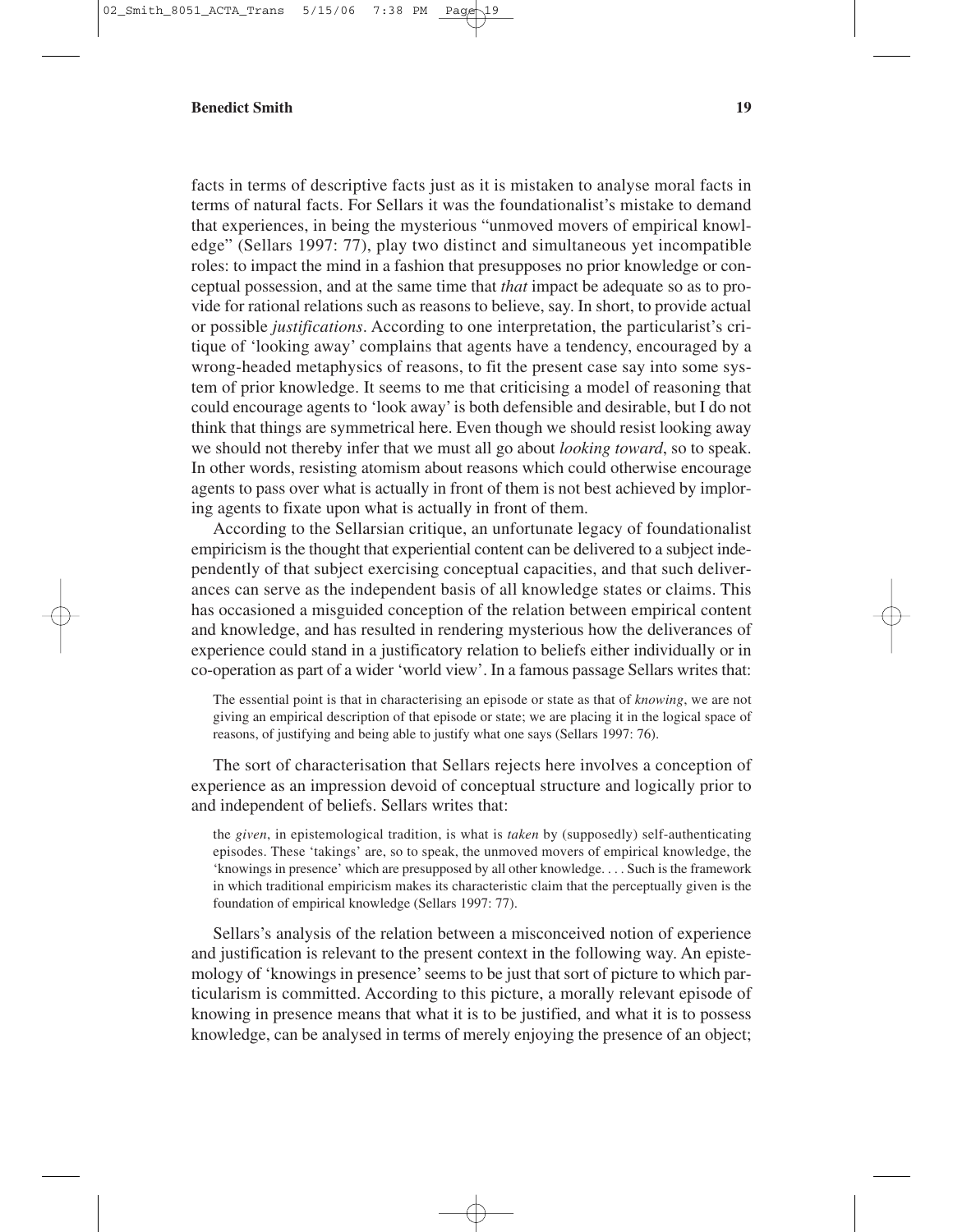an object whose nature is such that it must be rationally potent to the extent that it must provide reasons *and* whose nature is such that an agent need have at their disposable no prior concepts with which to recognise that object as a reason.

The implication of a particularist moral epistemology is that agents can be impressed by the rational content of reasons independently of knowing what it would mean to be so impressed on other occasions. Further, agents must consciously resist drawing inferences from those other occasions in order to rationally support beliefs about this here present reason. Agents must have at their disposable no prior concepts or knowledge with which to recognise a moral reason as a moral reason whilst being rationally impressed by its content. This picture is untenable because of the dialectical weight attributed to the notion of presence, but it can be encouraged by particularists who lay epistemological emphasis on the "authority of the present case" (Dancy 1993: 65). The untenable picture is what we could call the Myth of the Moral Given.

It is a myth to suppose that looking really closely at a moral state of affairs can exhaust what it is to know that here is a reason. Sellars is hostile to the epistemological presentism of traditional empiricism and moral particularism can seem like a presentism of an ethical variety. The idea that one can be impressed by the normative authority of the present case by looking at it cannot be sustained whilst denying that agents need any prior abilities that equip them with the resources to see a reason as such. The normative authority of the present case cannot be gleaned from the moral equivalent of a "bare presence" (McDowell 1996: 19). The phrase the 'authority of the present case' sounds like the sort of thing that Sellars might have called "a mongrel resulting from a cross-breeding of two ideas" (Sellars 1997: 21): that an agent can be in a state of knowledge and subject to rational authority by being the presence of an object, whilst at the same time have at their disposal no prior conceptual resources or capacities with which to be able to tell that something is a reason for something else. I suggest that we give up the idea that it is the presence of reasons that provides for their rational authority. There is an alternative way to characterise the conditions that provide for the possibility of moral knowledge. Dancy suggests one such alternative. His idea is that a particularist moral epistemology should not pivot around experience but around thought.

The moral epistemology outlined in *Ethics Without Principles* gives central importance to what it means for us to "think in terms of reasons" (Dancy 2004: 146). Thinking in terms of reasons is to think in terms of relations of normative significance. Thinking in terms of reasons plays a transcendental role in our moral thought and reasoning; it is a framework within which a particular reason has, in part, normative purchase in the way that it does and without which we could not enjoy sensitivity to or knowledge of any particular reasons. We must be able to think in terms of reason in order to be rationally responsive to any particular reason. In this sense, then, the capacity to think in terms of reasons is a condition of knowing what is a reason for what or that here is a reason to  $\varphi$ , and is something enjoyed by an agent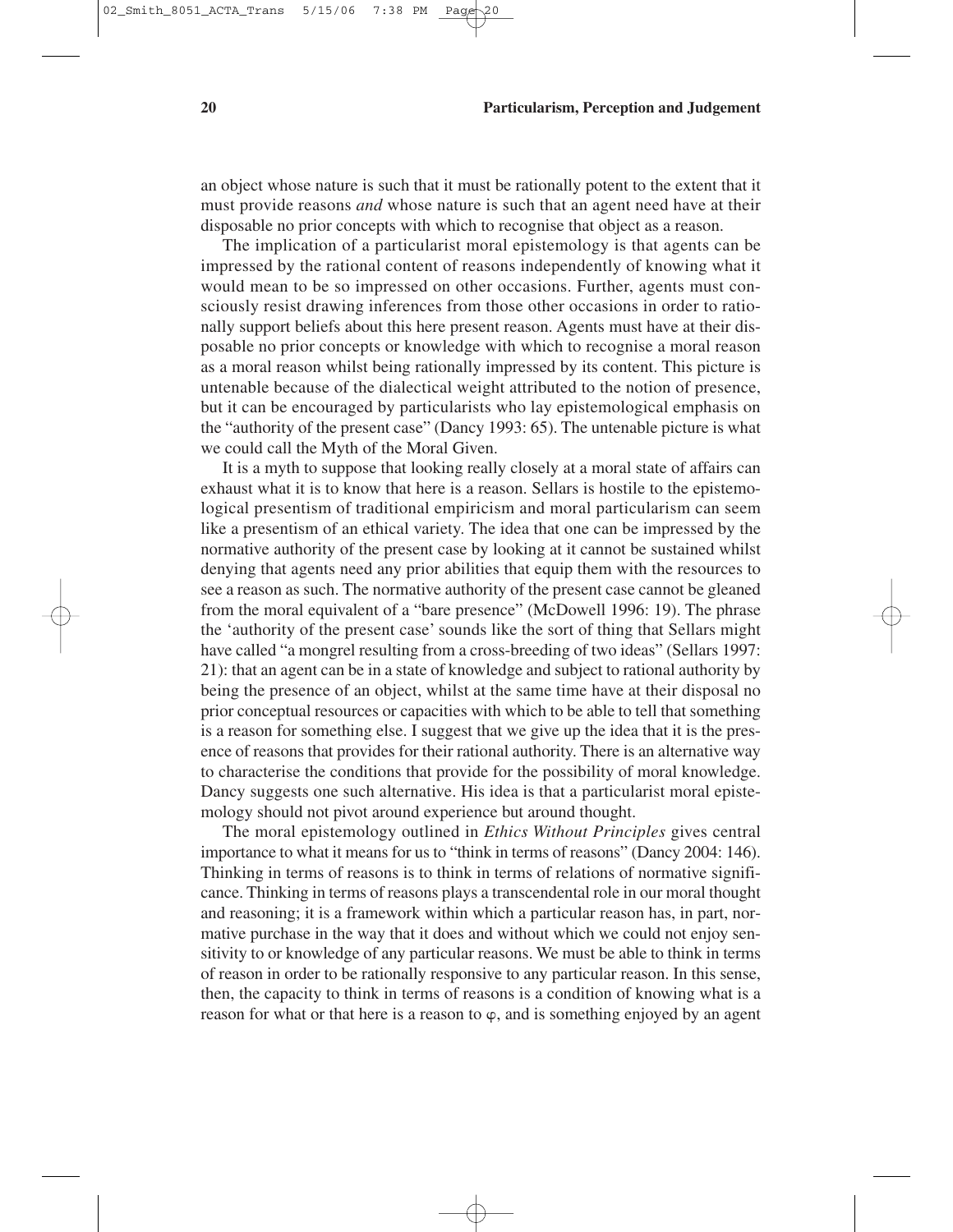with conceptual capacities and who is able to respond rationally to a reason when she comes across one.

The idea that I want to stress here is this. The transcendental role that thinking in terms of reasons plays is one in which subjectivity is inalienably implicated. *We* think in terms of reasons. The conceptual capacities brought to bear in moral thinking are capacities possessed by agents embedded in the world. The capability of agents to think in terms of reasons is something that is achieved through participation in structured conditions that are already normative and is something that agents learn to do. The Myth of the Moral Given obscures the thought that a backdrop of conceptual activity is presupposed by particular moments of reason discernment, and in so doing, it blocks the insight that appreciating moral reasons is parasitic on the ability to think in terms of reasons. One consequence of abandoning the Myth of the Moral Given is to deny that the foundations of moral knowledge are constituted by self-authenticating atomistic experiences. This is one reason why, in *Ethics Without Principles*, Dancy denies that moral knowledge is a matter of experiencing reasons and claims that knowing is a matter of judgement.

### **IV**

Recall that metaphysical moral particularism is a doctrine about the holistic nature of reasons, whether reasons are theoretical or practical. This global account of the nature of reasons is influential in the present context because a particularist epistemology aspires to be likewise global in scope. Our capacity to appreciate reasons is not restricted to the ethical domain. We appreciate reasons to believe that the pillar box is red as well as appreciate moral reasons to act in such and such a way. A commitment to a global account of what our ability to appreciate reasons consists in should be inclusive with regard to the different sorts of reasons that are available. In consequence, Dancy claims that a *sense*-based account will be inadequate. He explains that:

though we can indeed discern reasons . . . our ability to do so is not sensory; it is not sensibility that issues in the recognition of reasons (though sensibility may be required along the way). It is rather our capacity to judge that is at issue (Dancy 2004: 144).

The discernment in question here is a skill; an achievement in way that so-called ordinary perception is not. The skill in discerning reasons is an appreciation that there is something to be said for *x* in light of *y* and this is matter of judging that things are thus and so (Dancy 2004: 144). Exercise of this skill presupposes that we are thinking in terms of reasons and knowledge of the sort that this favours that response is *a fortiori* not something we can enjoy just by "gazing at it in a receptive frame of mind." (Dancy 2004: 142). Recognition that here is a reason, then, is not just a vertical matter of being passively impressed by an aspect of the world. A condition of being able to discern and have knowledge of moral reasons is not a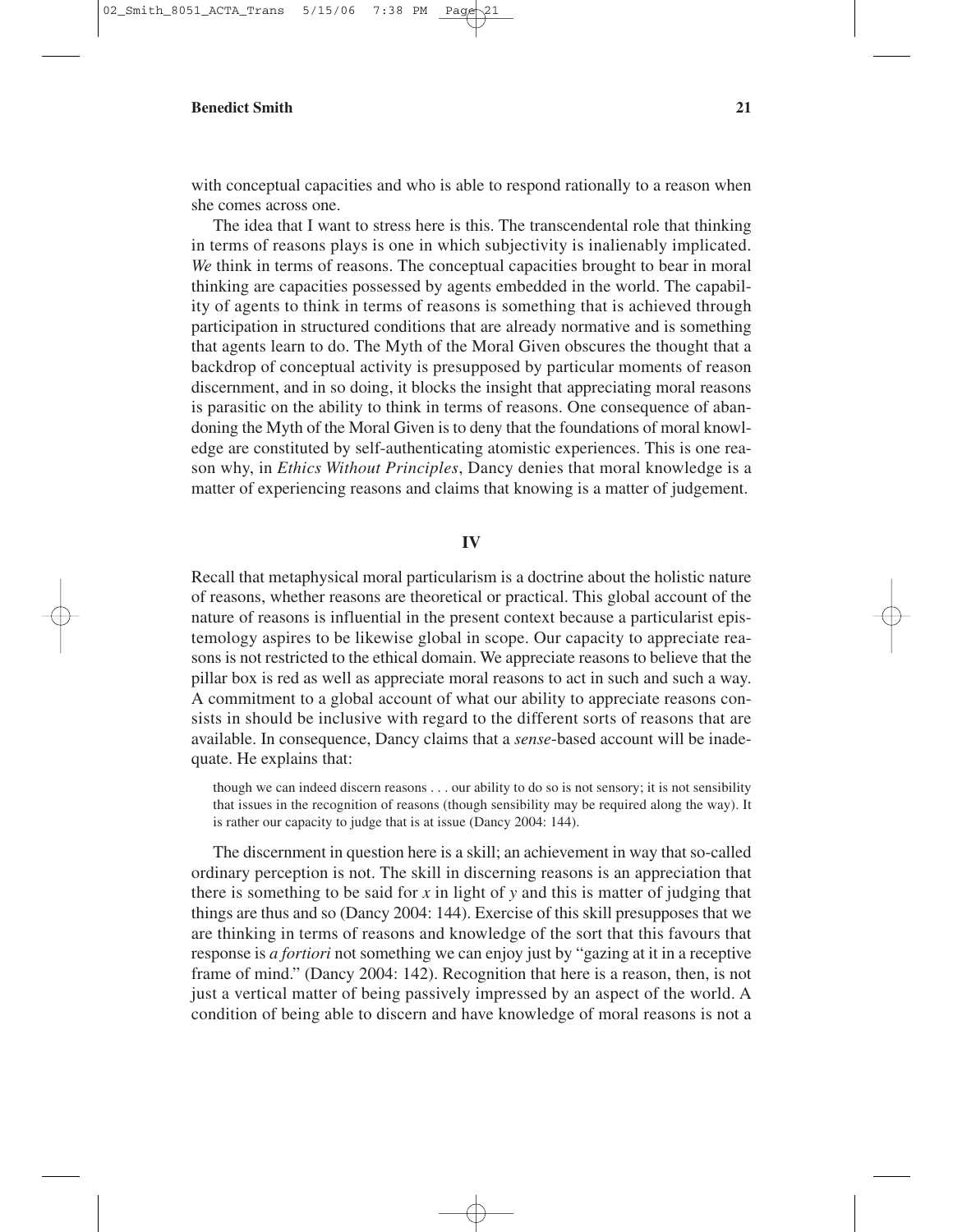matter of experiencing or being able to individuate "epistemological atoms" (Dancy 2004: 149); this could return us to the Myth of the Moral Given.

Possessing the right sort of conceptual resource to judge that things are thus and so here in terms of reasons requires knowledge of the conditions which are appropriate for telling that there is a reason for such and such. To speak loosely we need a horizontal competence that will be sensitive to the epistemic relevance of counterfactuals, for example, if we are to exercise some vertical competence with regard to knowing, as a matter of fact, that here is a reason to  $\varphi$ . So, the picture of what it is to know a present moral reason is not a mongrel conception because there is no requirement for a present reason to be rationally self-standing and "sufficient unto itself" (Dancy 2004: 150) or to be some unmoved mover of moral knowledge.

Dancy draws an analogy between our judgements that things are similar and our judgement that affords knowledge of basic moral facts. Consider a case where there are 4 objects; a house and a block of flats designed by one architect and a house and block of flats designed by another. Suppose we want to know whether the houses are more similar to each-other than the flats. What is the nature of our ability to assess and attain knowledge of such similarities? Dancy explains that:

In order to answer this question, we need a posteriori knowledge of the independent natures of the four buildings; but that knowledge is not itself enough. Nor would it be enough to have listed the points of similarity and dissimilarity on either side of the two comparisons. The difficulty is that some similarities are more telling than others. No list of points of similarity will suffice for a judgement about which of those points is the most telling in the present comparison. The matter is reserved for judgement, perfectly properly, and that judgement is one for which there is no method; but such judgements can yield knowledge (Dancy 2004: 148).

One point to the analogy between knowledge of basic reasons and knowledge of similarities is to show how such episodes of knowledge are not related to experience in a direct way, unlike cases where our knowledge that *p* is positively grounded in experience. In the example, assessment of relevant knowledge claims—of whether two buildings are more or less similar to another two buildings—is not based or grounded on sense experience in the way that knowledge of the "independent natures" of the buildings is (Dancy 2004: 148). Judgement that *a* is similar to *b* is structurally different from the judgement that *p* where this judgement is solely based on or is grounded in ordinary experience. Sense experience may well be required in both cases. But whilst perhaps necessary and sufficient in the cases of knowledge of the buildings it is not sufficient for knowledge of their similarity. Now, this analysis is Humean to the extent that no amount of experimental reasoning could possibly be adequate to know some relation: the relation that *x* caused *y*, or that *a* is similar to *b*, for instance. In spite of this sometimes at least we know that *a* and *b* are similar and knowing that is a matter of judgement in a way that knowing the independent natures of the buildings is not, or at least does not have to be. So, what is it that makes one similarity judgement more or less correct than another? Presumably there is something that explains why one is better and presumably we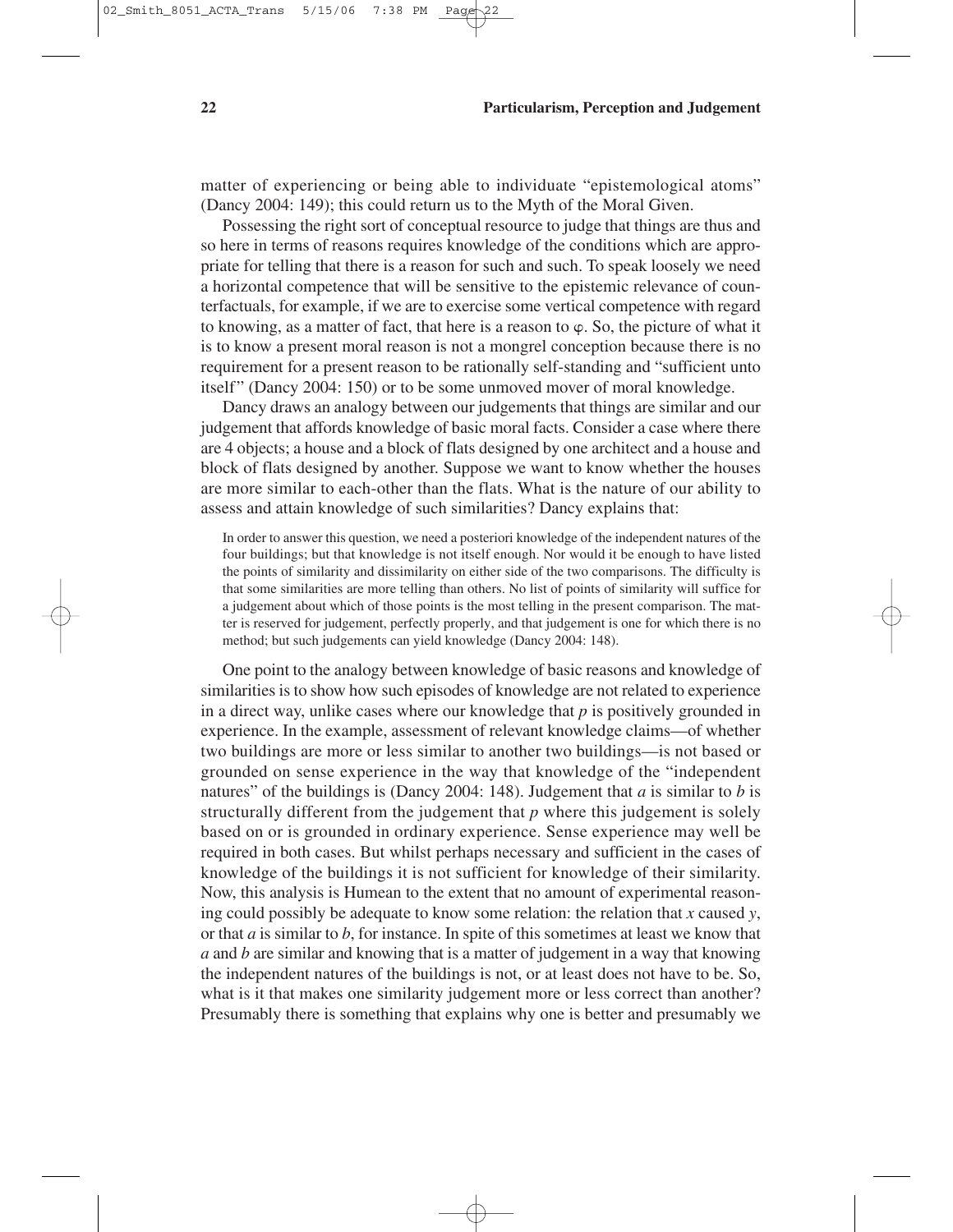need some account of what it is to know similarities if the analogy with knowledge of basic moral facts is to hold.

According to Gareth Evans, relations of similarity claimed of objects when expressed in utterances of the form '*x* looks like *y*', are akin to ascriptions of secondary qualities to objects in the following sense. Similarities and secondary qualities hold of objects in virtue of the effects they have on human beings (Evans 1982: 292). Evans explains that when a relation of similarity is claimed of two or more objects the relation is "a *reaction* which those things occasion" in a perceiver (Evans 1982: 293). Similarities, then, would not appear in what Bernard Williams would call an "absolute conception" (Williams 1985: 139) of the world because they are constitutively perspectival; only creatures who inhabit the relevant "similarity space" (Evans 1982: 293) could think and speak about objects which are more or less similar. Likewise, secondary qualities figure in the thought and speech of only those creatures who do or can experience them. It is a conceptual truth that what it is to be a similarity, like what it is to be red, makes essential reference to the manner in which they are experienced by us. The concepts 'similarity' and, say, 'red', are phenomenal and experience-dependent and thus cannot be grasped by creatures devoid of the capacity to have things appear to them as red or have things appear to them as similar.

It could be argued that the experience-dependent nature of similarities threatens the tenability of Dancy's proposed analogy. Recall that one purpose of the analogy was to demonstrate that knowledge of basic moral facts is not dependent on experience. An objection could be that if similarity is a phenomenal concept, then there is a conceptual connection between what it is to be a similarity and what it is to experience the similarity. Thinking in terms of similarity, then, is in some sense analytically connected to experience. However, as it stands, this sort of objection is not sufficient to count decisively against Dancy's analogy. It may be true that similarity judgements, like moral judgements, are experience-dependent. Nevertheless, this does not license the claim that similarity judgements are like experiencebased judgements proper. Dancy wants to resist the thought that moral judgements are solely based on purely empirical episodes of reception. So, the claim that experience is an irreducible element in what it is to make judgements of similarity, is not to claim that experience is exhaustive in this respect.

One pressing question here is whether in the case of knowing similarities our capacity to judge plays a constructive role. Suppose that in the case of our capacity to make judgements based on experience (e.g., that the independent nature of one of the four buildings is thus and so) our judgements track the facts of the matter. In the case of knowing similarities there are no facts of the matter of *this* sort to track. In order to defend the thought that our capacity to judge is a relevantly different sort of capacity from the capacity to sense, it is natural to suppose that the objects of similarity judgements enjoy a relevantly different mode of existence. If it is the case that similarity judgements do not simply track independent facts,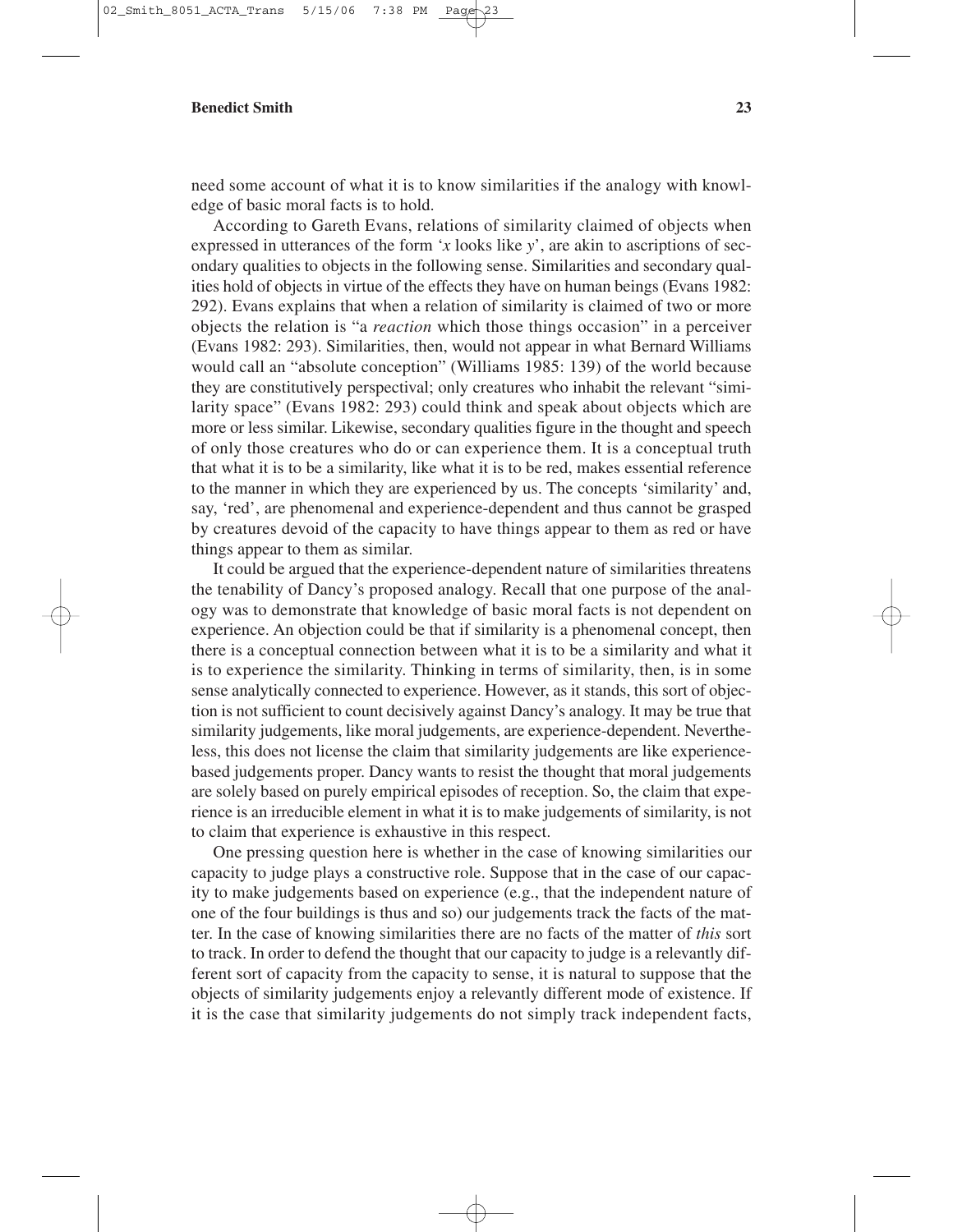then the correctness conditions to which such judgements are subject will differ from those that pertain to judgements based on experience.

According to Evans, the nature of similarity claims is such that they can be regarded as something other than judgements:

It is essential to this way of looking at similarity, and a general feature of a conception of a quality as a secondary one, that the reaction which the object occasions in human beings can be regarded as something other than a judgement (Evans 1982: 292).

Judgements are possible only if they could be in error and so if utterances of the form '*x* looks like *y*' are merely expressions of reactions it can seem difficult to explain how they could possibly be mistaken.

Evans claims that, with regard to the analogy between similarity and secondary qualities, the most important way in which we are entitled to speak of error and thus to rehabilitate some use for the notion of judgement is "the control provided by the reactions of other people" (Evans 1982: 294). The utterance that '*a* is similar to *b*'

constitutes a judgement about the world when it is issued subject to the control of human agreement—when the speaker is prepared to acknowledge he is wrong by withdrawing his remark in the face of an incapacity to get others to agree within him, to see things his way (Evans 1982: 294).

So:

something will objectively look like something else if it strikes people as like that other thing. . . . *b* is objectively more like a than is *c* if and only if *b* strikes people as more like *a* than *c* does (Evans 1982: 292).

Judgement, in contrast to mere reports of how things seem, is dependent on the rational constraints provided by like-minded others. Put like this, whatever else judging that things are similar amounts to it signals that an agent is subject to a mind-independent normative authority. Thus, a subject who is not responsive to whether her utterances diverge or otherwise from her fellows, who is not responsive to and in command of what this means, fails to inhabit the space of similarities.

We could say that our capacity to make judgements about basic moral facts is genuinely exercised only when these judgements are subject to a normative authority external to the mind of the judge. Translated into the framework sketched earlier with regard to the Myth of the Moral Given, the objective purport of moral judgements is not manufactured on the basis of a more primitive level of awareness. It is a mistake suppose that inner facts about how things seem can rationally support knowledge claims about the way things are. In terms of our ability to assess similarities the judgement that '*x* looks similar to *y*' is not inferred from awareness of more basic facts. Likewise in the moral case, a judgement that here is a reason to  $\varphi$  is not inferred from awareness of more basic facts. Dancy suggests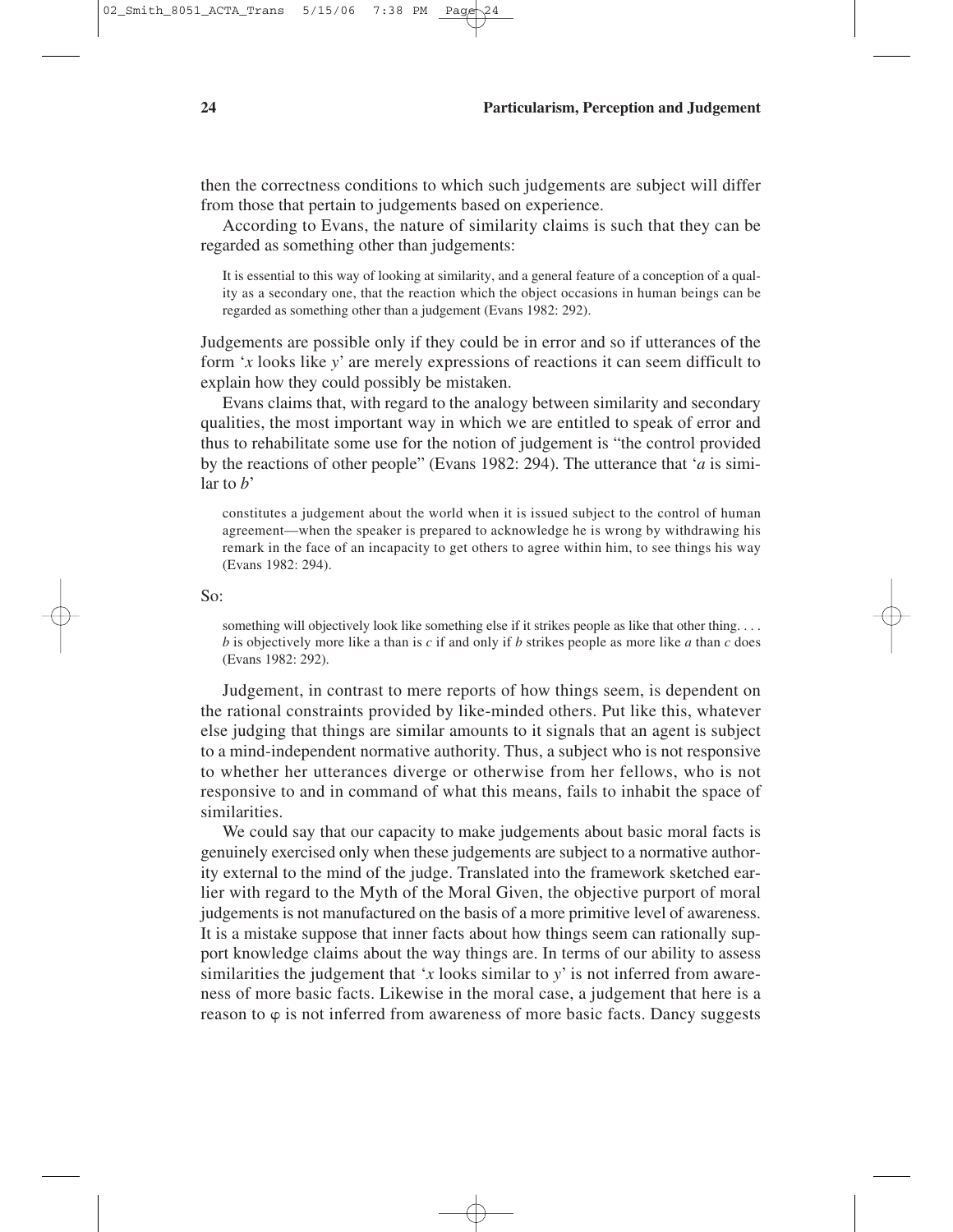that agents can 'directly discern' the overall rational import of a circumstance (Dancy 2004: 149). Yet describing knowledge of moral circumstances as 'direct' is not another form of presentism. Knowledge that here is a reason requires knowledge of "which conditions are conducive or antipathetic to sound moral judgment" (Dancy 204: 149). Direct discernment does not involve being struck by "situations unrolling before our eyes" (Dancy 2004: 147); it is an achievement which requires an understanding of those conditions under which normative objects and their normative relations are discernible at all. Judgement concerning what is a reason for what is not a matter of submitting to the authority of the present case.

In Dancy's analogy knowledge of basic moral facts is like our knowledge that things are similar. They are alike because experiential content, although important, cannot exhaust the account of what knowledge consists in. Although we have experience of, for example, the independent natures of the *relata* the relevant relation between them is not just one more object capable of being sensed. Similarity judgements and judgements concerning basic moral facts are not just analogous in terms of the epistemological status and role of empirical content. Knowledge of the conditions under which sound moral knowledge is best effected is knowledge that cannot be gleaned entirely from the present case.

According to Dancy's model, although it is possible to directly discern reasons, subsequent knowledge is dependent on a network of rational relations that structure the conditions under which direct discernment is possible. One objection here could claim that this concedes that particular judgements are not self-standing. If judgement is dependent on a structure that is independent of a particular case that structure could, potentially, be articulable in principles. Read in a way relevant to our present concerns, knowledge of the conditions conducive or antipathetic to sound moral judgement could be expressed in a principled way. So, knowing about the conditions under which moral cases are similar is also logically presupposed by judgement on particular occasions. Overall, this sort of objection expresses the thought that if two moral cases are similar then judgement of the one is conceptually connected to judgement of the other.

Metaphysical moral particularism, like the atomism about reasons which it seeks to debunk, makes claims about the modal nature of reasons. Crudely, radical particularism about reasons defends the metaphysical thesis that nothing about the fact that a consideration functioned as a reason to  $\varphi$  implies that it must function in that way again. Epistemologically speaking nothing about our knowledge that a consideration functioned as a reason to  $\varphi$  implies that we know how it must function on a different occasion. Nevertheless, it is an incontrovertible fact about moral thinking and discourse that, in trying to find out what is morally relevant in particular circumstances, we draw on morally relevant knowledge that cannot arise from scrutinising the present case at hand. We may think in terms of similarities and seek to achieve knowledge of an object case by trying to clarify the ways in which it is similar or dissimilar to other cases.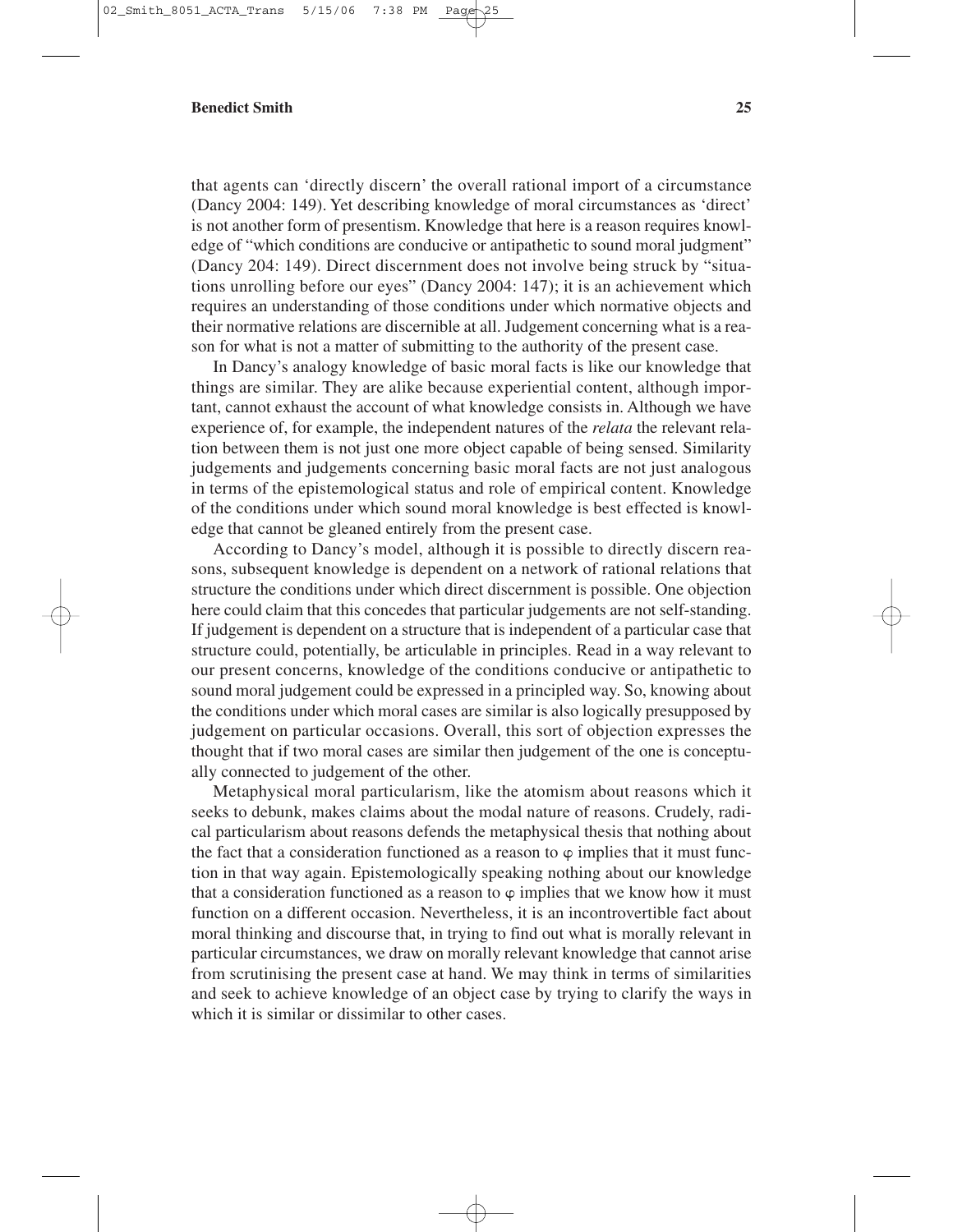Dancy explains that in trying to find out what matters in a circumstance morally speaking, agents may indirectly appeal to the way things were or the way they might be on other occasions.

[O]ur judgement can be informed, and indeed defended, by seeing the way in which a feature functions in situations that resemble the present one in various ways . . . Argument between two people who differ on the way to see the present case can make progress as each brings to bear other situations that are both appropriately different from and also appropriately similar to the one before them (Dancy 2005).

There need be no principles that play a substantial role in this process; no principles that articulate the conditions under which moral cases are similar and which structure the dimensions of similarities to be taken as salient independently of judgement (see Dancy 2004: 131).<sup>2</sup> Recognising the role that similarity judgements can play in our moral thought is, I think, an important aspect in avoiding the Myth of the Moral Given. Revealing similarity relations between this case here and other cases actual or otherwise is crucial for moral discourse. In addition it is part of what it is to think in terms of reasons at all.

What is the relation between our 'indirect' appeal to similarities and the 'direct' nature of our discernment of basic moral facts? We should resist a conception according to which the indirect appeal to similarity relations between moral cases is parasitic on the ability to directly discern moral saliences. Failure to do so could encourage the thought that the ability to directly discern normative facts is basic, and that the ability to think in terms of similarities is a useful skill only under certain conditions; when people disagree, say. Dancy rejects the claim that, when engaged in dispute, particularists "are reduced to saying 'I see it this way'" (Dancy 2005). A particularistic account of moral argumentation can emphasise the role of similarity judgements. Such an account must demonstrate, however, that such judgements are not rationally constrained by principles codifying the conditions under which case are similar. Further, similarity judgements are not logically independent of moments of direct discernment. Similarity judgements are not episodes of indirect discernment. If they were, that would threaten the tenability of Dancy's analogy between our knowledge of basic normative facts and our knowledge of similarities.

Thinking in terms of reasons in a way that draws upon the nature of similarity judgements retains a distinctive particularist understanding of moral knowledge. The fundamental status of similarities should not be construed as a concession to a form of generalist constraint on moral thought and discourse. Holism in the theory of similarities suggests that the valence of such similarities, so to speak, resists context-free codification in principles. The constraints on what is similar and why are contextually grounded and available to agents who are actually or potentially in command of the rational relations that constitute candidate similarities. A form of conceptual connection between two cases revealed by a similarity can be granted,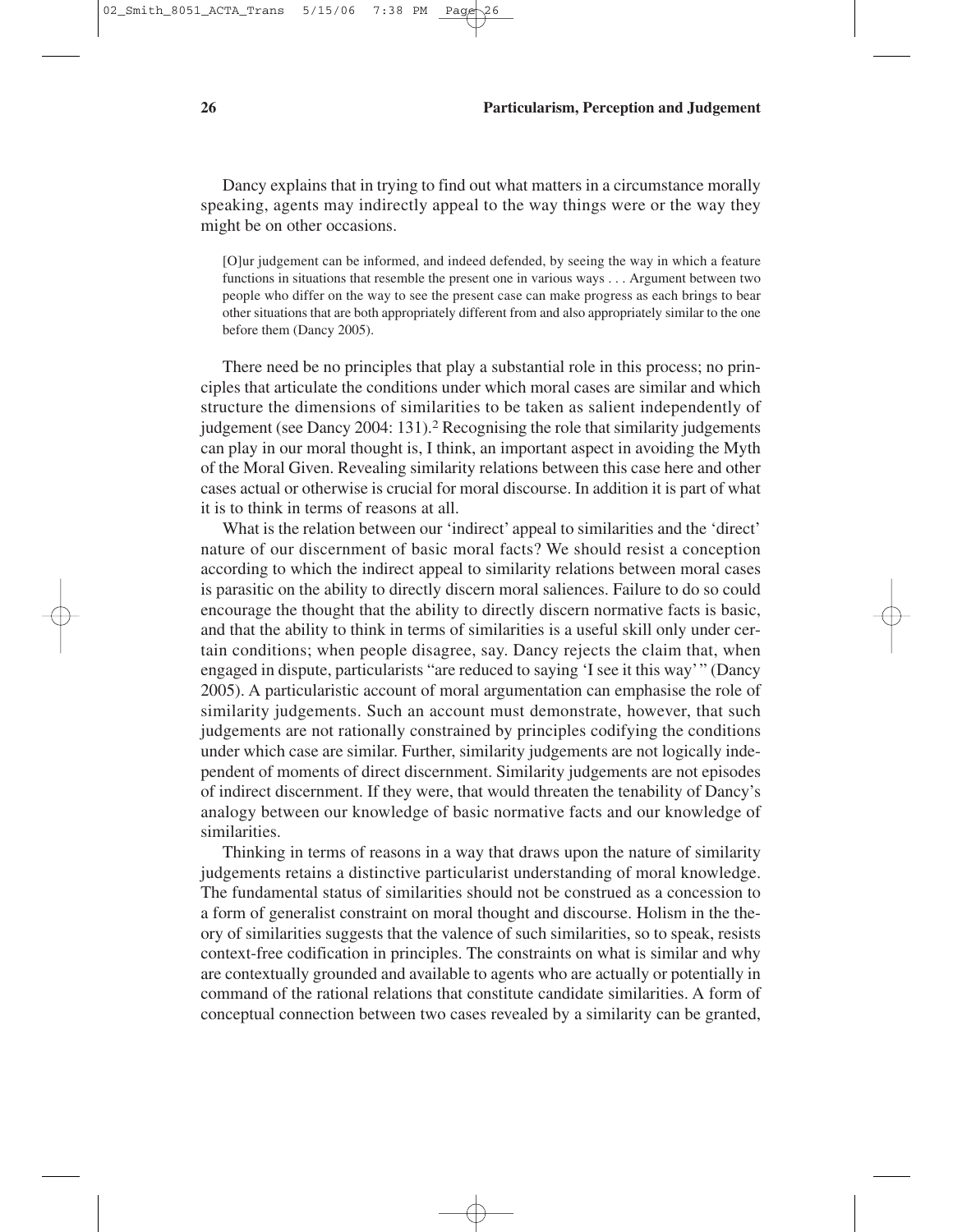without this compromising the denial of an atomistic metaphysics. The primitive status of the relations which can constitute the object of knowledge renders problematic the central tenets of atomistic empiricism.

The Myth of the Moral Given threatens if we fail to give due weight to the status and role of basic relations that underpin the possibility of participating in moral thought and reasoning. Successful participation need not be calibrated by analysing the extent to which concrete judgements satisfy the normative constraints provided by external principles. Part of what it is to possess and effect a capacity to judge is provided for only by skills inherited from and contributed to practice. The incoherence of the Myth of the Moral Given, and the mistake of insisting that the rationality of moral thought need be underwritten according to a principles-based account, can be avoided by mobilising a skills-based defence of what it is to possess the capacity of judgement. Providing an adequately substantive articulation of what this picture of judgement amounts to is beyond the scope of the present paper. Nonetheless, a judgement-centred account of moral knowledge seems likely to satisfy the demand that a framework of moral reasoning is free from an atomistic metaphysics, and free from an atomistic epistemology.

The ability to engage in similarity judgements is interdependent with the ability to directly discern basic normative states of affairs. We need not categorise the former as an ability exercised only in conditions of 'dispute'. The point is about the conditions for moral thinking. Thinking and judging in terms of similarities is a fact about our moral practice. It is also an ability that can help deflate the charge that particularist epistemology is structurally akin to the presentism of atomistic empiricism. A naïve perceptualist account of moral knowledge apparently forecloses moral discussion and criticism because it allegedly rests on nothing more than discrete and inarticulable moments of discernment. Against this, the possibility of making similarity judgements is grounded in a holistic metaphysics of reasons which is intrinsically relevant to moral epistemology. One of the criticisms against a particularist account of knowledge is that it fails to provide an adequate account of moral deliberation and argument. Thinking in terms of the way things might have been, or could be, is not just a useful pedagogical device; it is part of the metaphysics of moral epistemology and of what being in the game of giving and asking for moral reasons consists in.

#### **Concluding Remarks**

In Dancy's hands, moral particularism is an application to the ethical domain of a distinctive theory about the nature of reasons. A moral epistemology that respects this metaphysics can look problematic. Particularists who trade explicitly or otherwise on a perceptual model of moral knowledge, it has been suggested, imply that agent's can do no more than try and scrutinise each moral case that comes along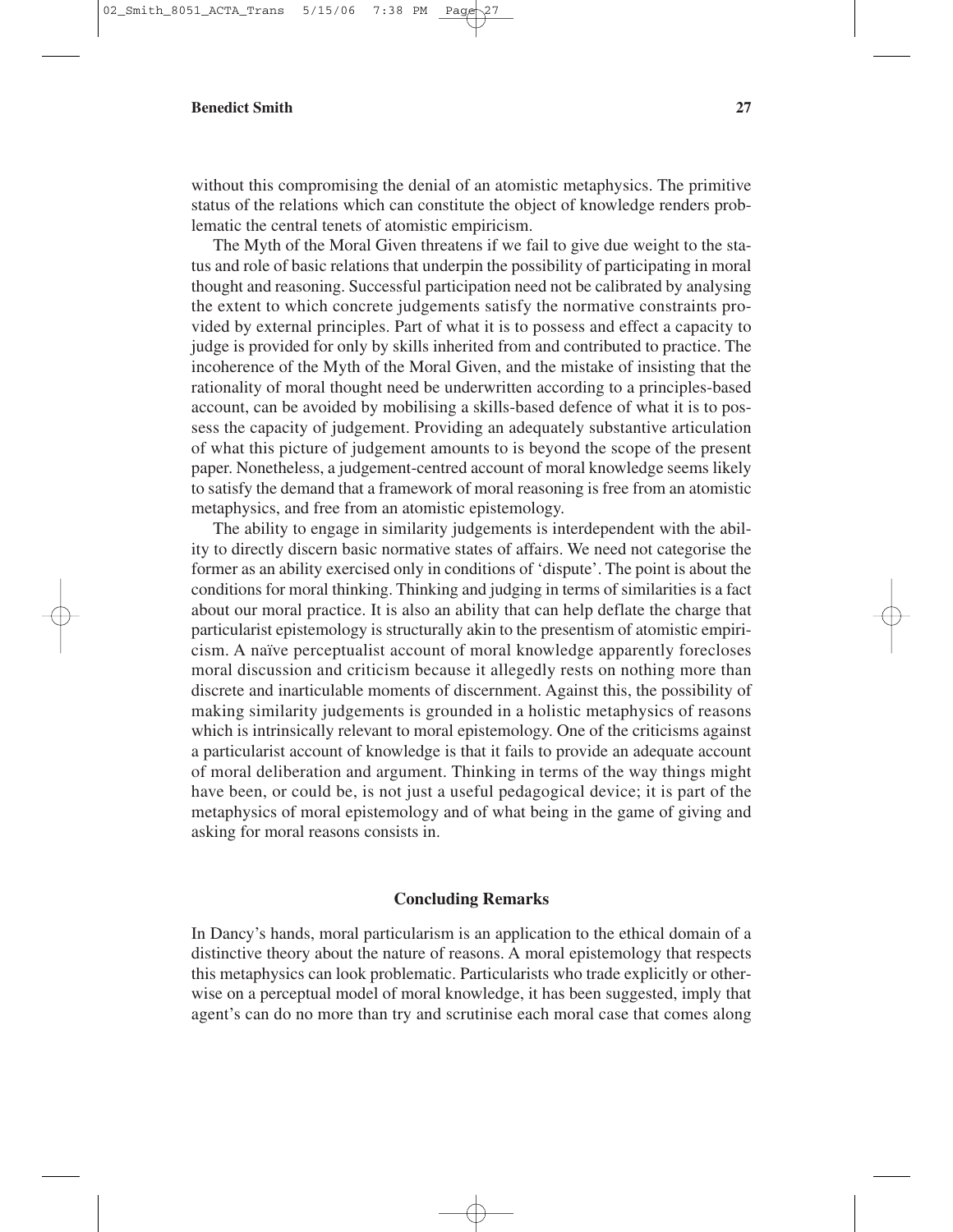hoping to extract everything relevant to possessing knowledge on that basis alone. McDowell warns that a "stress on appreciation of the particular" can be misread as advice to "pontificate about particular cases" (McDowell 1998: 72). This is not what particularism recommends. I have suggested that we resist the thought that particularism must conceive of the present moral case as epistemologically basic. This presentism, especially when in tandem with the demand to avoid 'looking away' to moral cases on different occasions, can be a source for the Myth of the Moral Given. The epistemology of *Ethics Without Principles* places our capacity to judge as central. This is an important advance for particularism and it suggests that the status and role of the subject is now crucial. Providing an account of exactly what particularist moral judgement amounts to is one of the challenges that particularism faces. Such an account is not likely to be persuasive, however, if subjectivity and the source of judgement are factored-out of any metaphysics of moral reasons.3

#### **Notes**

- 1. For a helpful discussion of the variety of particularist positions, see McKeever and Ridge 2005.
- 2. See Luntley 2002 for discussion of how a Wittgensteinian account of 'seeing the similarities' could be relevant to particularism.
- 3. Thanks to David Bakhurst, Jonathan Dancy, and Michael Ridge for helpful comments and questions on a version of this paper presented at the 2005 Bled conference. This paper has benefited from the thoughts provided by an anonymous referee, and from conversations with Tim Thornton.

### **References**

Dancy, J. 1983: 'Ethical Particularism and Morally Relevant Properties' in *Mind* 92/368 530–547.

- Dancy, J. 1993: *Moral Reasons*, Oxford: Blackwell.
- Dancy, J. 2000: 'The Particularist's Progress' in Hooker, B. and Little, M. (eds.) 2000.
- Dancy, J. 2004: *Ethics Without Principles* Oxford: Oxford University Press.
- Dancy, J. 2005: 'Moral Particularism', *The Stanford Encyclopedia of Philosophy (Summer 2005* Edition), Edward N. Zalta (ed.), URL = <http://plato.stanford.edu/archives/sum2005/entries/ moral-particularism/>.
- Evans, G. 1982: *The Varieties of Reference* Oxford: Oxford University Press.
- Hooker, B. and Little, M. (eds.) 2000: *Moral Particularism*, Oxford: Oxford University Press.
- Hume, D. 1993: *An Enquiry Concerning Human Understanding*, Indianapolis: Hackett Publishing Company.
- Luntley, M. 2002: 'Particularism, Patterns and Seeing the Similarity' *Philosophical Papers* 31/3 271–291.
- McDowell, J. 1996: *Mind and World*, Harvard: Harvard University Press.
- McDowell, J. 1998 *Mind, Value, and Reality*, Harvard: Harvard University Press.
- McKeever, S. and Ridge, M. (2005) 'The Many Moral Particularisms', in *Canadian Journal of Philosophy* 35/1 83–106.

02\_Smith\_8051\_ACTA\_Trans 5/15/06 7:38 PM